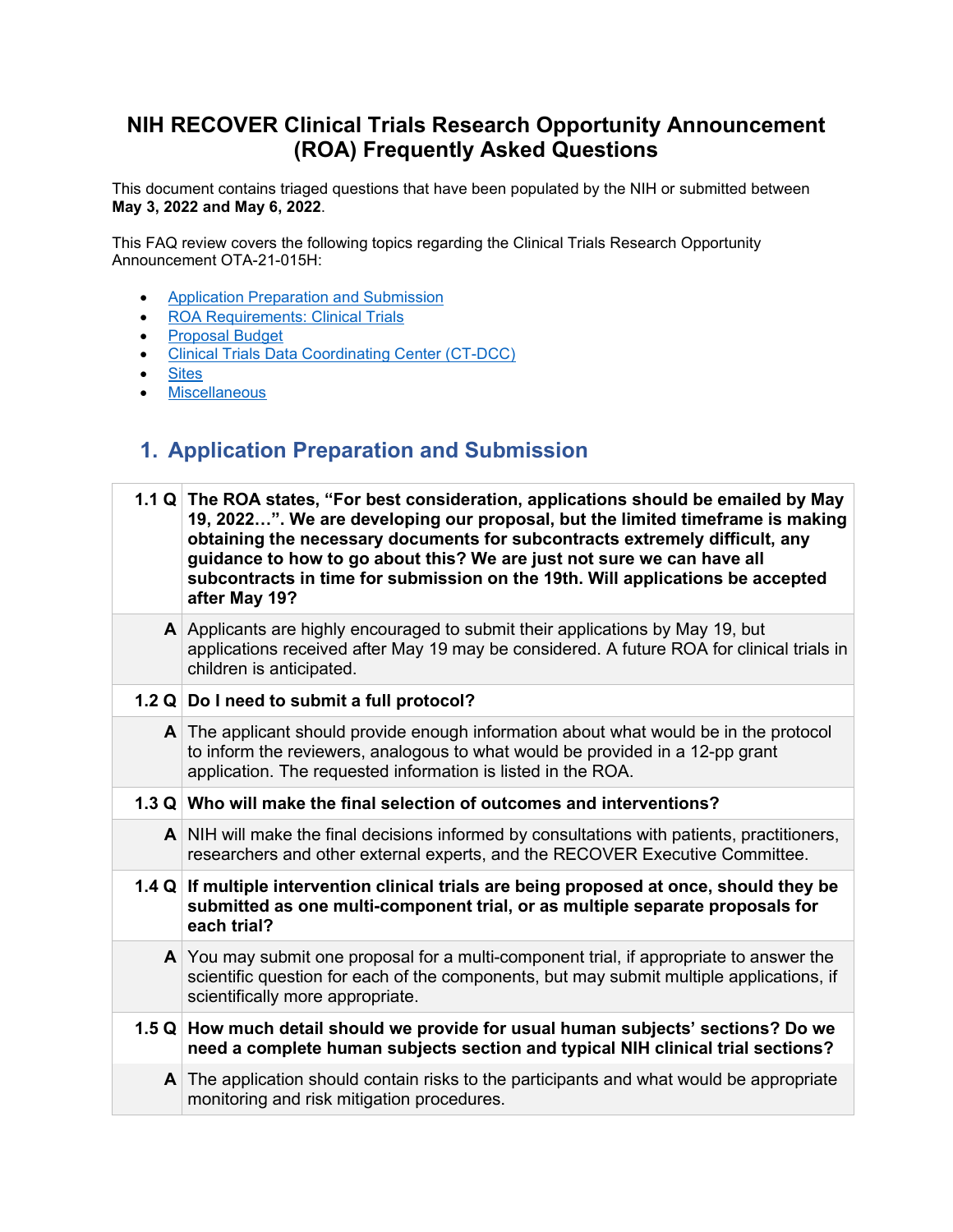| 1.6 Q May sites submit more than one application, e.g., a different clinical trial<br>proposal with a different PI?                                                                                                                                                          |
|------------------------------------------------------------------------------------------------------------------------------------------------------------------------------------------------------------------------------------------------------------------------------|
| $\mathbf{A}$ Yes, institutions may submit more than one application.                                                                                                                                                                                                         |
| 1.7 Q Are companies able to apply?                                                                                                                                                                                                                                           |
| $\mathsf{A}$ For profit companies may apply. Applications must include the information requested in<br>the ROA.                                                                                                                                                              |
| 1.8 Q Can submitters focus on providing a treatment modality/capability without a<br>clinical trial design (i.e., to be integrated into ongoing RECOVER trials) or does it<br>need to be provided in the context of a clinical trial proposal?                               |
| A Applications solely proposing an intervention without the clinical trial design would not<br>be considered responsive.                                                                                                                                                     |
| 1.9 Q Are applications designed to develop improved diagnostics to segregate<br>populations for treatments responsive?                                                                                                                                                       |
| $\mathsf{A}$ The purpose of this funding announcement is to identify effective treatment strategies<br>for PASC. If the diagnostic is integral to answering the scientific question it may be<br>included.                                                                   |
| 1.10 Q I am reaching out with a question about biosketches. The ROA states<br>biosketches are limited to 4 pages instead of NIH's standard 5 pages. Is a 4-page<br>biosketch indeed a requirement?                                                                           |
| A Please feel free to use the standard 5-page NIH biosketch.                                                                                                                                                                                                                 |
| 1.11 Q Will there be further opportunities to apply for Long Covid therapy proposals?                                                                                                                                                                                        |
| $\mathsf{A}$ Given the breadth of the need and the evolving science, the search for strategies to<br>treat and prevent PASC will be an ongoing endeavor. Applications received after May<br>19 may be considered, if feasible.                                               |
| 1.12 Q How do I apply for OTA-21-015H, RECOVER Clinical Trials?                                                                                                                                                                                                              |
| $\mathsf{A}$ For best consideration, applications should be emailed by May 19, 2022, to<br>NHLBI OTA@mail.nih.gov by an authorized business official of your institution.<br>Proposals must be submitted as one single .PDF file and should address the ROA<br>requirements. |
| 1.13 Q What is the format of the grant application – more like a study protocol such as<br>that we submit to FDA/ IRB for a clinical trial or more like an RO1 grant with<br>specific aims/research strategies etc.?                                                         |
| A No specific format is required, focus on responding to the ROA.                                                                                                                                                                                                            |
| 1.14 Are budget justification, facilities and environment, and key personnel included<br>$oQ$ in the 50-page limit?                                                                                                                                                          |
| $\mathsf{A}$ Yes, budget justification is included in the 50-page limit, but the key personnel and<br>facilities and environment are not included.                                                                                                                           |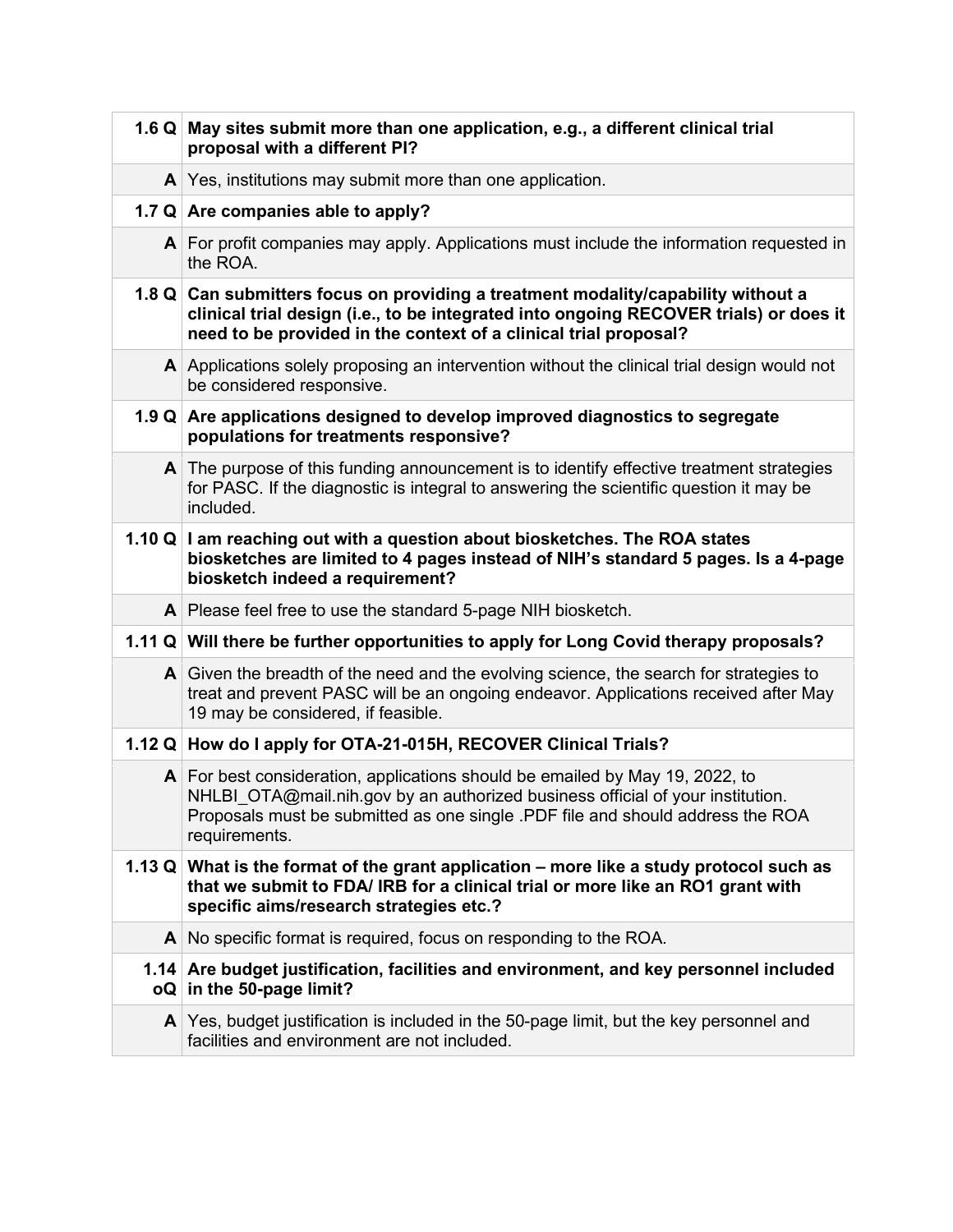## <span id="page-2-0"></span>**2. ROA Requirements: Clinical Trials**

| 2.1 $Q$ Will there be a firm definition of PASC used to qualify patients for intervention<br>studies?                                                                                                                                                                                                                                                                                                                                                                                                                   |
|-------------------------------------------------------------------------------------------------------------------------------------------------------------------------------------------------------------------------------------------------------------------------------------------------------------------------------------------------------------------------------------------------------------------------------------------------------------------------------------------------------------------------|
| A The definition of PASC is evolving. Each trial may propose specific inclusion/exclusion<br>criteria as appropriate for the research question being proposed.                                                                                                                                                                                                                                                                                                                                                          |
| 2.2 $Q$ Can an investigational drug that requires monitoring by a manufacturer be<br>integrated?                                                                                                                                                                                                                                                                                                                                                                                                                        |
| $\mathsf{A}$ Yes, NIH encourages collaboration with industry and has mechanisms for doing so.                                                                                                                                                                                                                                                                                                                                                                                                                           |
| 2.3 Q Are trials that have already been initiated eligible for consideration? If a trial is<br>starting imminently, can it still be submitted with retroactive funding?                                                                                                                                                                                                                                                                                                                                                 |
| $\mathsf{A}$ As noted in the ROA, the CT-DCC is responsible for developing the final trial protocol in<br>collaboration with awardees. The trial may or may not be implemented as it was<br>submitted. Awardees may be asked to work with other awardees in the development of<br>a protocol with multiple interventions. Therefore, a trial protocol must have the flexibility<br>to be modified to be appropriate for this ROA. Funding would be for the work going<br>forward that has not already received funding. |
| 2.4 $Q$ If a protocol involves two steps 1) a first step of optimizing an existing device for<br>PASC, and then 2) conducting the trial - would this be responsive to this<br>mechanism?                                                                                                                                                                                                                                                                                                                                |
| $\mathsf{A}$ If the intervention has not been fully developed and ready for testing in a Phase IIb trial<br>or Phase III trial, it is not appropriate for consideration at this time. There are other<br>funding announcements available at NIH that would be appropriate.                                                                                                                                                                                                                                              |
| 2.5 Q Since trials are anticipated to start in the 3rd/4th quarter, will trials that test an<br>active drug that takes 6-8 months to formulate be considered? (Which means<br>enrollment would start in 2023)                                                                                                                                                                                                                                                                                                           |
| A As our understanding of PASC improves or new interventions become available, NIH<br>will review them and prioritize them for testing. If you have enough information,<br>including a timeline, to design at least a Phase IIb trial, NIH will consider the application<br>responsive to the ROA.                                                                                                                                                                                                                      |
| 2.6 Q What end points will be acceptable? Are patient reported subjective end points<br>acceptable?                                                                                                                                                                                                                                                                                                                                                                                                                     |
| $\mathsf{A}$ Any type of endpoint appropriate to answer the scientific question can be proposed and<br>will need to be justified. This includes patient-reported outcomes.                                                                                                                                                                                                                                                                                                                                              |

## <span id="page-2-1"></span>**3. Proposal Budget**

| 3.1 Q What is the maximum # of years for the grant award duration under the OTA |
|---------------------------------------------------------------------------------|
| award? What is the budget limit per year?                                       |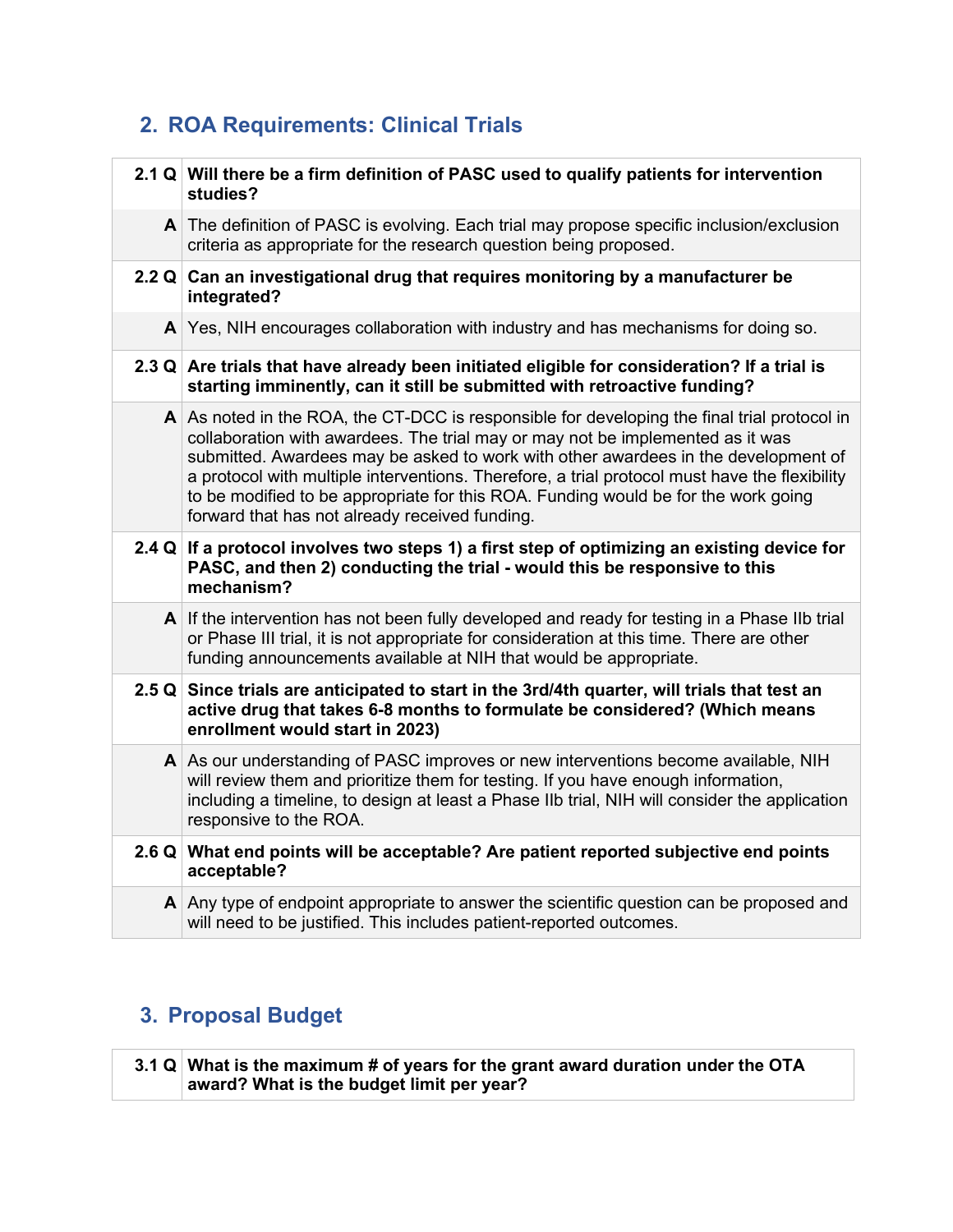| A Awards issued under OTA-21-015H are not grants and there is no set number of years<br>or budget limit per year. Funding and award period will be driven by the requirements<br>of the protocol parameters and the time it takes to reach completion. We are<br>emphasizing rapid results. |
|---------------------------------------------------------------------------------------------------------------------------------------------------------------------------------------------------------------------------------------------------------------------------------------------|
| 3.2 Q The ROA states, "It is anticipated that awards pursuant to this ROA will be<br>issued as sub-agreements under the CT-DCC". Does this have any implications<br>for application and budget preparation?                                                                                 |
| $\mathsf{A}$ No, you should follow the instructions outlined in the ROA. In particular, please be sure<br>to consolidate all materials into a single .PDF document. Proposals must be emailed by<br>your institution's authorized business official.                                        |
| 3.3 Q For drug repurposing trials, should we budget to buy the drug or try to get the<br>pharma company to donate the drug (IIT)?                                                                                                                                                           |
| $\mathsf{A}$ The budget for the drug and any placebo should be included. Having funding from the<br>manufacturer is not required but encouraged.                                                                                                                                            |
| 3.4 Q Should we include costs of providing compensation to participants in the clinical<br>trial protocol, or will those costs be covered by the CT-DCC?                                                                                                                                    |
| $\mathsf{A}$ Yes, you should include proposed patient compensation as a line item in your budget.                                                                                                                                                                                           |
| 3.5 $Q$ Are we submitting a budget for this proposal as if our institution was conducting<br>the protocol (i.e., patient care, radiology or drug costs, clinical staff efforts) or<br>directing it (ex. leadership and oversight)?                                                          |
| A The CT-DCC will conduct the protocol but the budget in your proposal should include<br>fully justifiable costs for conducting the protocol.                                                                                                                                               |

# <span id="page-3-0"></span>**4. Clinical Trials Data Coordinating Center (CT-DCC)**

| 4.1 Q The ROA states, "The RECOVER CT-DCC will provide overall project<br>coordination, administration, comprehensive data management, final protocol<br>development, site selection, operational support for the trials including<br>regulatory submissions, study materials and training, safety monitoring,<br>biostatistical support, and rapid results dissemination". Could you please,<br>clarify how each proposal should plan to perform these functions? Do I need to<br>plan for IRB submissions? |
|--------------------------------------------------------------------------------------------------------------------------------------------------------------------------------------------------------------------------------------------------------------------------------------------------------------------------------------------------------------------------------------------------------------------------------------------------------------------------------------------------------------|
| A The RECOVER CT-DCC will perform the functions listed in the ROA, including IRB<br>submissions, so these do not need to be included in your budget. However, if there are<br>particular functions or expertise, such as a biostatistical collaboration, that you think<br>are necessary for your proposal, you may put them forward for consideration.                                                                                                                                                      |
| 4.2 Q The ROA mentions that the RECOVER CT-DCC will provide overall project<br>coordination, including site selection. Does this mean that we don't need to<br>identify potential trial sites, clinicians, and other related personnel, before we<br>apply? I am part of the multi-site study.                                                                                                                                                                                                               |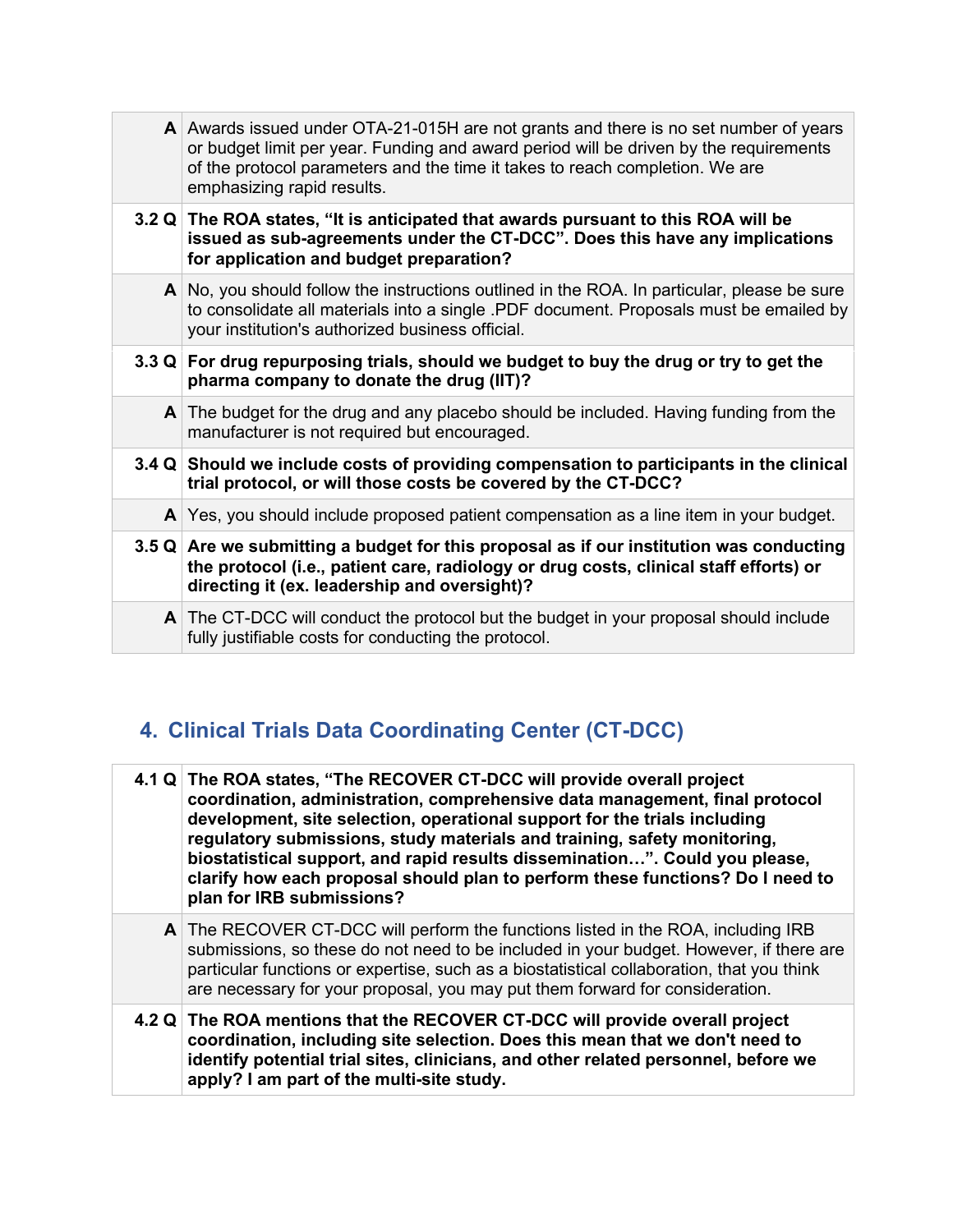| A The CT-DCC is responsible for selecting recruitment sites and implementing<br>enrollment of study participants. If you are part of a multi-site study and want to<br>propose your collaborators, you may propose them to the CT-DCC for consideration<br>and include them in your application as well as other relevant personnel. |
|--------------------------------------------------------------------------------------------------------------------------------------------------------------------------------------------------------------------------------------------------------------------------------------------------------------------------------------|
| 4.3 Q If the trial(s) will be finalized and implemented by the CT-DCC, what will be the<br>role of the applicant PI?                                                                                                                                                                                                                 |
| $\mathsf{A}$ The applicant PI brings needed scientific expertise and will have a key role in the final<br>design, execution of the protocol or portion of the protocol with the proposed<br>intervention, and dissemination of the results, including publications. For multi-arm<br>protocols, there will likely be multiple PIs.   |
| 4.4 Q Can you speak to the requirement for an SAP for the application considering CT-<br>DCC will be providing statistical support?                                                                                                                                                                                                  |
| $\mathsf{A}$ The reviewers will want to be able to evaluate the feasibility of answering the scientific<br>question, so will need to understand sample size, proposed outcomes, effect size, and<br>general statistical methods. It is not expected for you to provide a detailed SAP.                                               |
| 4.5 Q Will the CT-DCC or the investigator handle 1572 for the proposed treatment?<br>Should we budget preparation of 1572?                                                                                                                                                                                                           |
| $\mathsf{A}$ CT-DCC will handle the 1572 and other site-level regulatory documents.                                                                                                                                                                                                                                                  |
| 4.6 Q Can we subcontract a CRO for a multi-site study?                                                                                                                                                                                                                                                                               |
| $\mathsf{A}$ The CT-DCC will perform many of the functions of a CRO, so a CRO may not be<br>needed to implement the study. However, if you think your application would be<br>enhanced by proposing a specific role for a CRO, you may do so for consideration.                                                                      |

### <span id="page-4-0"></span>**5. Sites**

| 5.1 Q Can investigators from non-RECOVER study sites apply and if chosen will they<br>be able to enroll their patients at their site?                                                                                                                                              |
|------------------------------------------------------------------------------------------------------------------------------------------------------------------------------------------------------------------------------------------------------------------------------------|
| $\mathsf{A}$ Yes, the announcement is open to all. The CT-DCC is responsible for selecting<br>recruitment sites and enrolling study participants. Applicants may propose sites to the<br>CT-DCC.                                                                                   |
| 5.2 Q Can we use an IRO to recruit because we have already established a<br>collaboration with an IRO who has a large database from their COVID-19 testing<br>service for another COVID-19 trial?                                                                                  |
| A If you think your application would be enhanced by proposing an IRO, you may<br>propose it for consideration. The final selection of sites will be made by the CT-DCC.                                                                                                           |
| 5.3 Q If we want to propose multi-sites and multi-Pls, are we required to include<br>subawards in our May 19 submission? Is it acceptable if we suggest these sites<br>and collaborators and use generic placeholders for subawards that will be<br>finalized during negotiations? |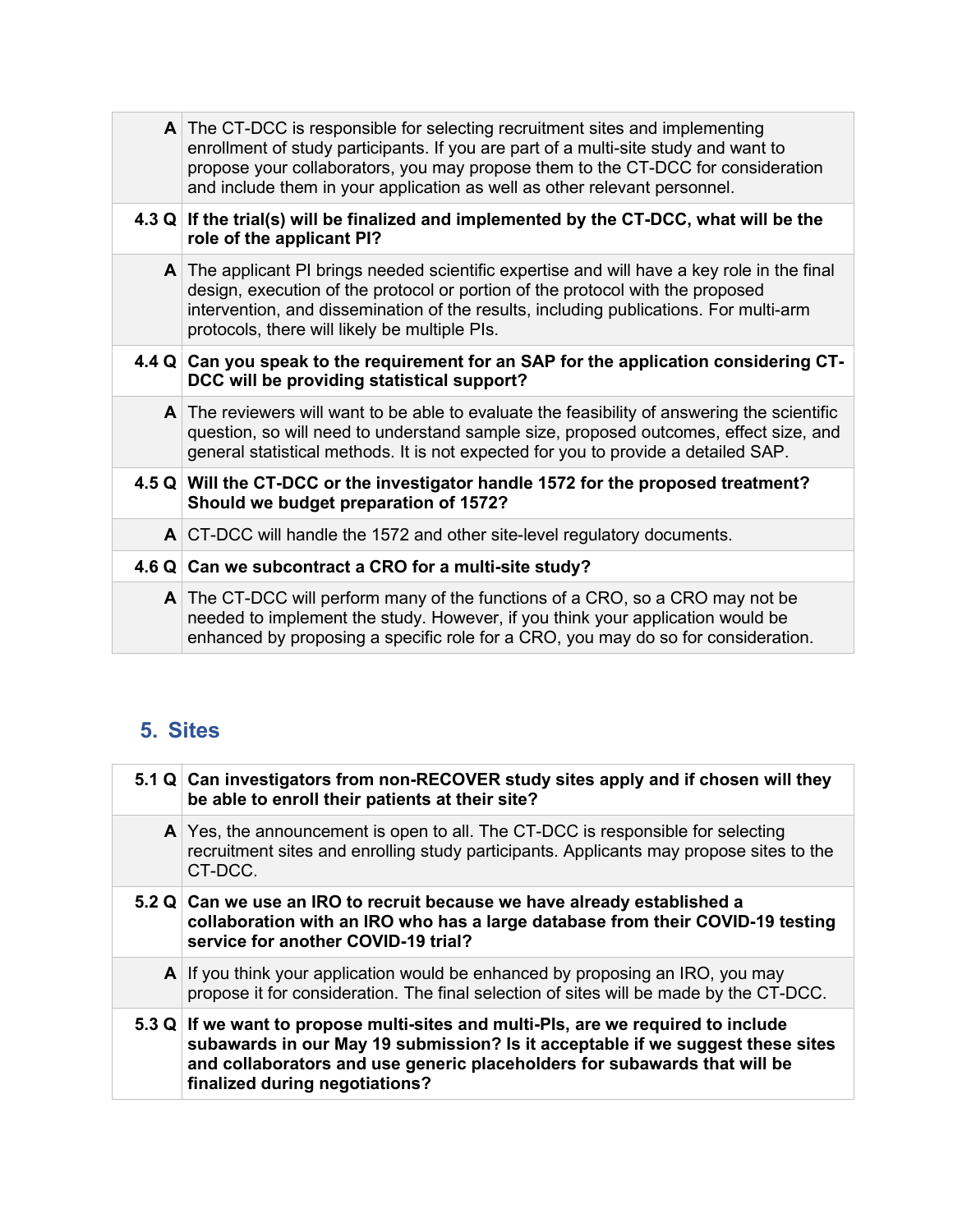|              | A It is acceptable to suggest sites and collaborators but because these sub-awards will<br>be negotiated by the CT-DCC, you will not need a formal letter of support for sites or<br>collaborators.                                                                                                    |
|--------------|--------------------------------------------------------------------------------------------------------------------------------------------------------------------------------------------------------------------------------------------------------------------------------------------------------|
|              | 5.4 Q Will the ability to enroll participants/patients at the applicant's own (clinic) site<br>be a review factor?                                                                                                                                                                                     |
|              | $\mathsf{A}$ The reviewers will want to know that the patient population proposed in the trial will be<br>available and willing to participate in the numbers needed to answer the question,<br>whether at your site or others. The CT-DCC will be responsible for selecting the<br>recruitment sites. |
|              | 5.5 Q Can a proposed protocol be implemented at other RECOVER-funded sites?                                                                                                                                                                                                                            |
|              | $\mathsf{A}$ The CT-DCC is responsible for selecting the recruitment sites and will consider both<br>RECOVER and non-RECOVER sites.                                                                                                                                                                    |
|              | 5.6 Q What if we have a registry of PASC to recruit from? Are we also able to serve as<br>enrollment sites?                                                                                                                                                                                            |
|              | A The CT-DCC is responsible for selecting the recruitment sites. Applicants may propose<br>sites to the CT-DCC and can serve as enrollment sites.                                                                                                                                                      |
|              | 5.7 Q Does the sample size for which the proposed trial is powered have to only<br>include patients enrolled at the proposing site(s) or can the sample size assume<br>that multiple sites will be involved?                                                                                           |
| $\mathsf{A}$ | The reviewers will want to know the sample size required to answer the scientific<br>question(s). It is expected that most scientific questions will require more than one site<br>to have an adequate sample size.                                                                                    |

### **6. Miscellaneous**

| 6.1 Q Can you explain further what you expect from patient involvement?                                                                                                                                                                                                                                                                                                                                                                                                                                                                                                                                                                                                                                                                                                                     |
|---------------------------------------------------------------------------------------------------------------------------------------------------------------------------------------------------------------------------------------------------------------------------------------------------------------------------------------------------------------------------------------------------------------------------------------------------------------------------------------------------------------------------------------------------------------------------------------------------------------------------------------------------------------------------------------------------------------------------------------------------------------------------------------------|
| A Patients may be included in study design and implementation. As described in the<br>ROA, an important component of RECOVER is the active engagement and<br>contribution of people suffering with PASC and their caregivers in the development of<br>the research program. Applicants should provide documentation and a description of<br>processes and ways in which the proposed protocol incorporates patient and other<br>stakeholders input. Additionally, applicants should provide a plan for the ongoing<br>inclusion of patients and caregivers in the development and conduct of the protocol<br>and selection of interventions and outcomes. The final plan for engagement of patients<br>and stakeholders will be developed by the CT-DCC in collaboration with the study PI. |
| 6.2 Q What data are collected by the RECOVER m-Health platform?                                                                                                                                                                                                                                                                                                                                                                                                                                                                                                                                                                                                                                                                                                                             |
| A If you plan to collect data via a m-Health platform, you should indicate in your<br>application what data you would recommend be captured by mHealth and how.                                                                                                                                                                                                                                                                                                                                                                                                                                                                                                                                                                                                                             |
| 6.3 Q Can this mechanism fund add-on studies (PGx etc.) added to ongoing trials?                                                                                                                                                                                                                                                                                                                                                                                                                                                                                                                                                                                                                                                                                                            |